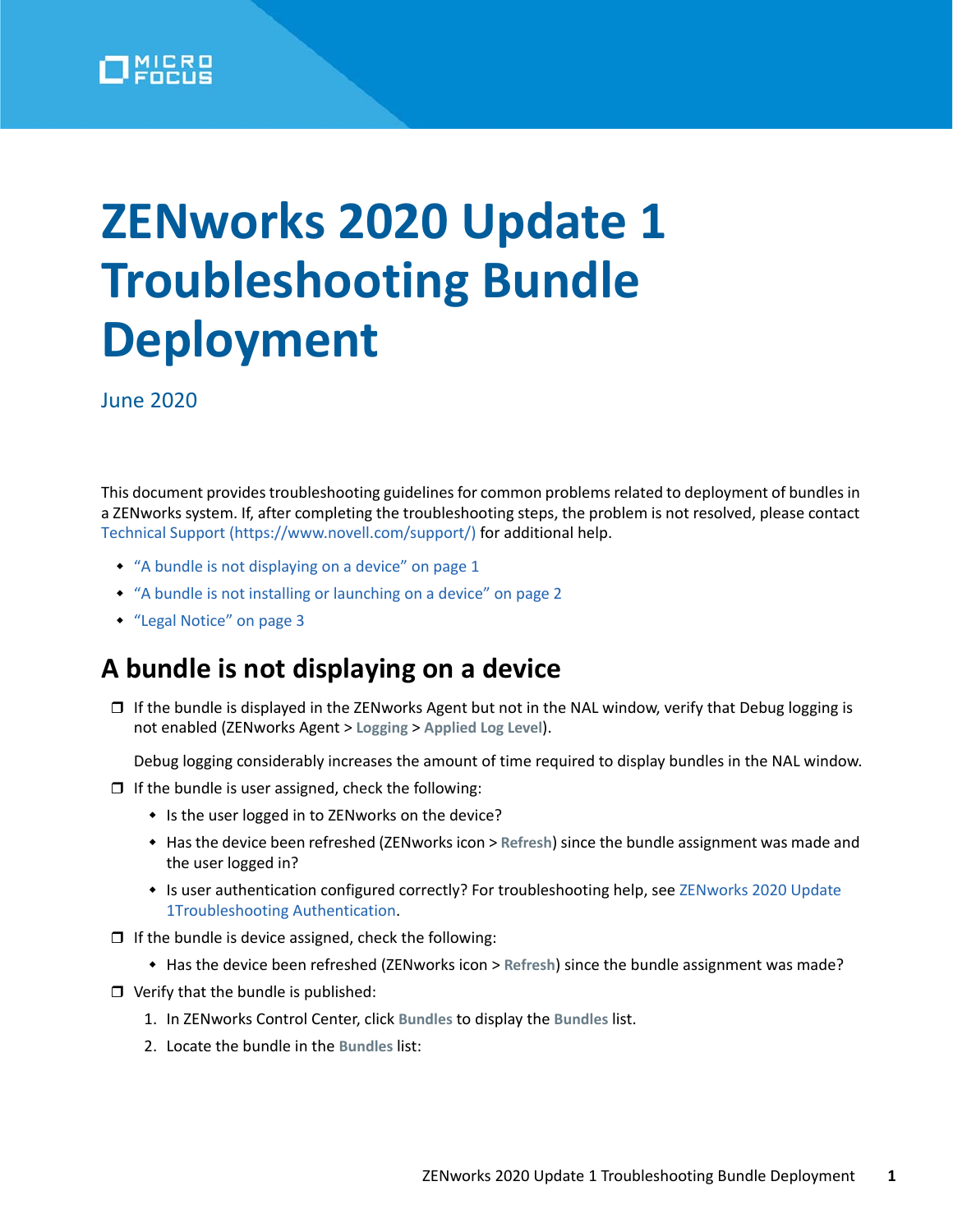3. If the **Version** column displays a version number (for example, 0), the bundle is published. If it displays **Sandbox**, the bundle is not published. Click the bundle to display its properties, then click the **Publish** button next to the **Displayed Version** field.

NOTE: If the bundle is not showing up on a *test* device or for a *test* user, make sure that the Sandbox version is the active version. Only Sandbox bundles can be deployed to *test* devices and users.

- $\Box$  Verify that the bundle assignment is not blocked:
	- 1. Open the properties for the device, user, group, or folder to which the bundle is assigned.
	- 2. Click the **Relationships** tab.
	- 3. In the **Assigned Bundles** list, makes sure the bundle's **Deployment Status** is not **Blocked**. If it is, select the check box in front of the bundle's name, then click **Unblock**.
- $\Box$  If the bundle assignment is through a device group or folder, check the following:
	- $\bullet$  Is the device is a member of the group or folder?
	- If the bundle assignment is to a dynamic device group, has the group refreshed after the device was added to the group? To refresh a dynamic device group, select the check box in front of the group in the **Devices** list, then click **Action** > **Update Group Membership**.
- $\Box$  If the bundle assignment is through a user group or folder, make sure that the user is a member of the group or folder.
- $\Box$  Click the bundle to display its properties, then check the following:
	- **Enabled:** Is the bundle enabled? Disabled bundles are not applied to devices. To check, click the **Summary** tab and verify that the **Enabled** setting is **Yes**.
	- **Availability schedule:** Has an Availability schedule been set that restricts when the bundle is available. To check, click the **Relationships** tab, locate the device in the **Device Assignments** list or the user in the **User Assignments** list, then click the **Assignment Details** link to display the Availability schedule.
	- **System requirements:** Have system requirements been defined that cause the bundle to not show up on the device. To check, click the **Requirements** tab and compare the defined system requirements against the device.
	- **Run once:** Is the Run Once option enabled on the bundle. To check, click the **Actions** tab, click the **Launch** tab, then click **Options**.
- $\Box$  Ensure that DNS is working correctly by performing an nslookup (on the device) of the IP address or DNS name of the Primary or Satellite Server from which the device receives its bundle content. You can run zac zc -l on the device to see the IP addresses and DNS names of the content servers.
- $\Box$  On the device, run the zac retr command at a console prompt to reestablish trust between the device and the ZENworks servers:

### <span id="page-1-0"></span>**A bundle is not installing or launching on a device**

- $\Box$  If the installation or launch error states that the device can't download the bundle content because the ZENworks server is not available, the problem is the result of a content replication issue among the ZENworks servers.
- $\Box$  Has the bundle ever worked on the device? If yes, what changed? If you have Auditing enabled to track bundle modifications, click the bundle to display its properties, click the **Audit** tab, then see if any modifications have been made to the bundle recently.
- $\Box$  If the bundle runs a script or executable, can the script or executable run on the device independent of the bundle?